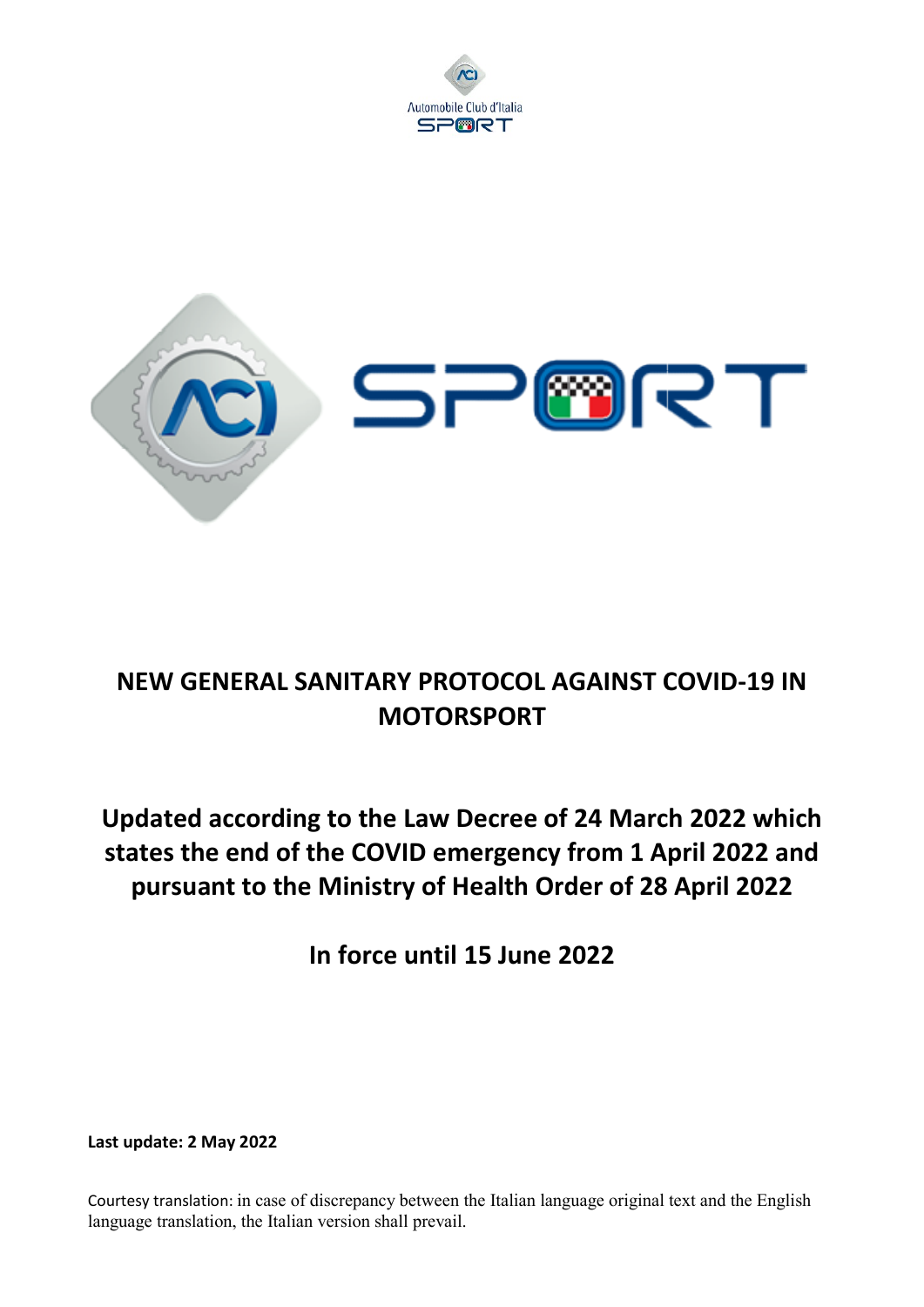

#### 1. FOREWORD

- 1.1. DEFINITIONS
- 2. SANITARY PROTOCOL FOR RACES ON TRACK AND ON ROAD
- 3. COVID MANAGER
- 4. PROCEDURE FOR ORGANISING MOTORSPORT COMPETITIONS IN LINE WITH APPLICABLE SANITARY PROVISIONS AGAINST COVID-19

EDITED BY ACI SPORT SCIENTIFIC COMMITTEE IN PARTNERSHIP WITH LIFENET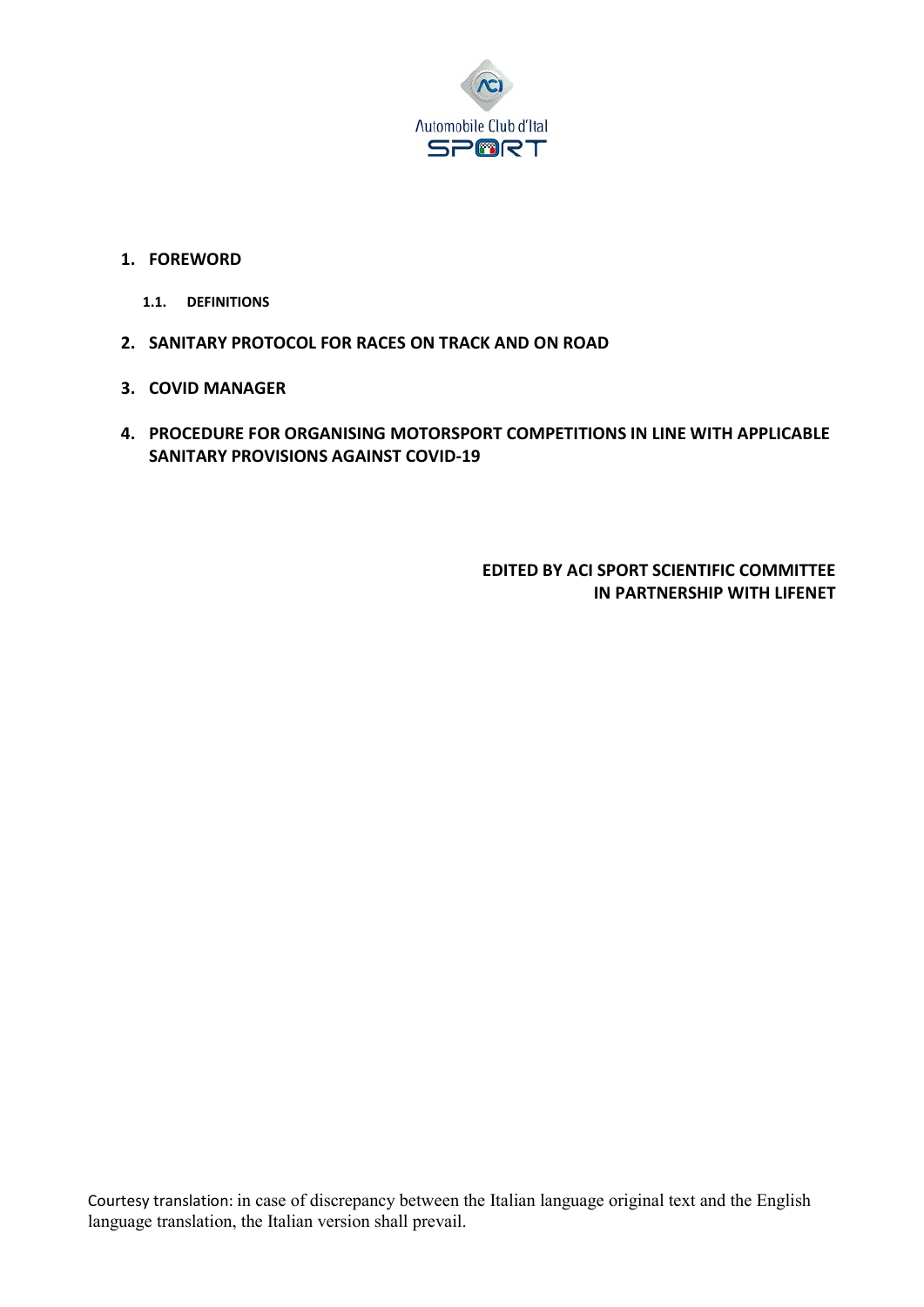

#### 1. FOREWORD

The general rules apply as reported in the "Annuario ACI Sport 2022" and in each Motorsport Discipline Regulations and relevant updates, which become effective from their publication in the ACI SPORT official Website. This General Sanitary Protocol complements the general rules and has the same binding effect.

This document aims at setting sanitary guidelines to ensure safety of all professionals involved in motor sport. It is based on recommendations issued by the FMSI (Federazione Medico Sportiva Italiana – Italian Sports Medicine Federation).

Provisions included in this document will be updated as necessary, according to any future government regulations based on medical and scientific development and applicable to motor sport activities. This document aims to provide clear information and guidelines to those involved in such activities, in order to organize track and road races.

This document is based on the guidelines issued by the Italian Presidency of the Council of Ministers - Department for Sport - on 4 May 2020. It identifies the sanitary protocol to tackle the spread of Covid-19 taking into account the key-principles hereinafter.

The above mentioned government guidelines have been updated by DPCM 11 June 2020, art.1 letter e), DPCM 7 May 2021 and 1 June 2021, Law Decree 221 of 24 December 2021, Law Decree 229 of 30 December 2021, Law Decree 1 of 7 January 2022, Law Decree 24 of 24 March 2022 and Ministry of Health Order of 28 April 2022.

Motorsport – which is an individual sport according to a risk analysis of sport disciplines - shows low Covid-19 diffusion risk rate. It is similar to all other "contactless sports" which have been able to continue for the last two years, while complying with the protection measures for oneself and others. Motorsport races, which take place outdoor, can be performed on tracks (autodromes or karting circuits) or on ordinary roads in case of disciplines such as rally, hill climb, ronde, slalom, off-road etc.

Competitions on circuits and roads take place in wide outdoor areas thus naturally ensuring social distancing among participants (drivers, car mechanics, track or road marshals, medical and paramedical assistants, internal service staff). By way of example, any Italian circuits' paddock area and any national Rally's service park measure above  $30,000 \text{ m}^2$ .

Motorsport activities and events have been able to restart reducing the infection risk thanks to all the sanitary measures taken, such as the widespread use of Personal Protection Equipment items by all participants, the compliance with the rules being monitored by appointed staff members and participants' awareness of the importance of his/her own respectful behaviour towards sanitary rules and other participants.

Digitalisation of some competition activities (drivers' briefing, administrative checking, Official Notice Board etc.) help to prevent people gatherings. Specific **Apps** developed for motorsport  $-$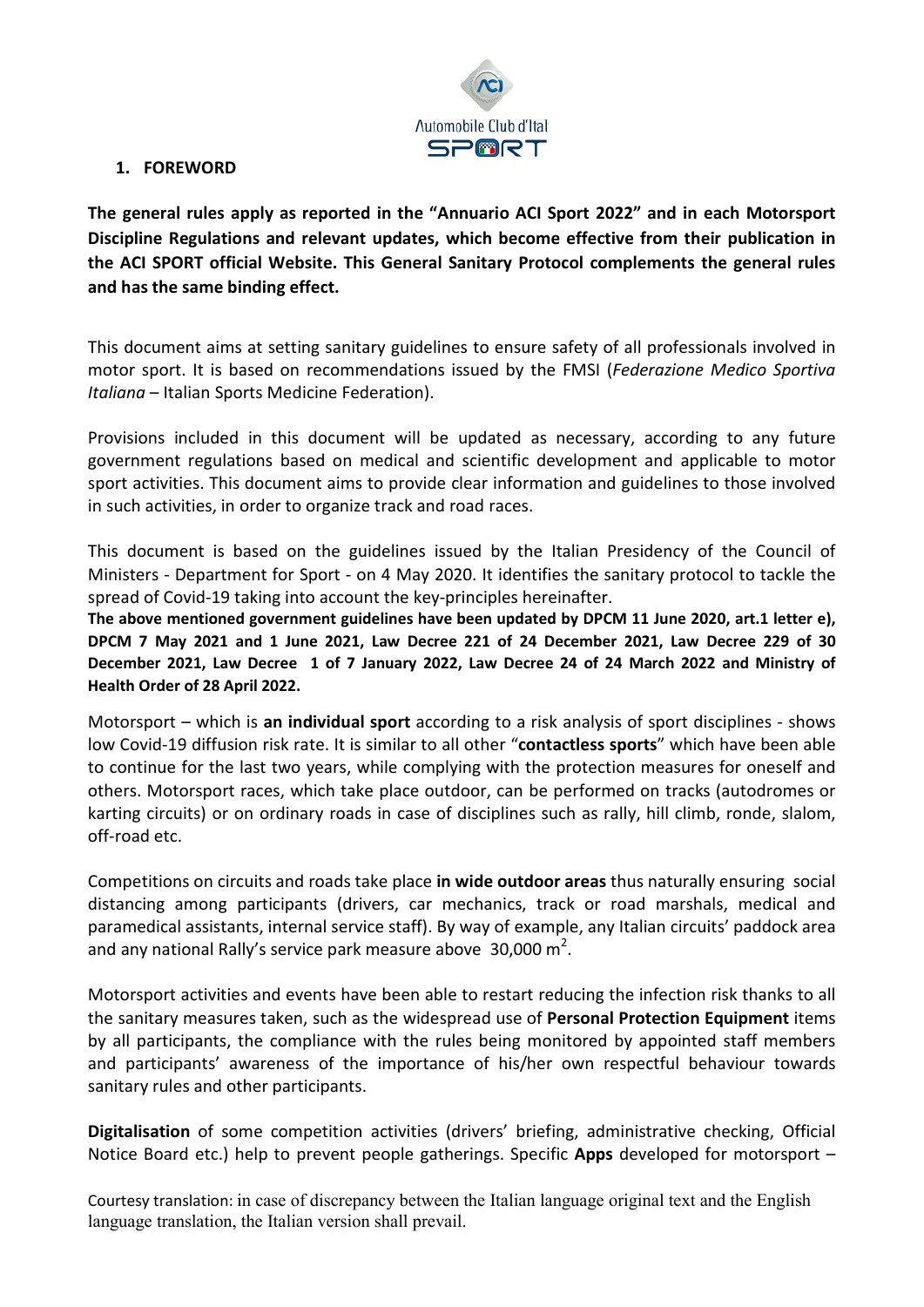

provided they are privacy compliant – can also be used to track staff members up to 15 days following the event.

#### 1.1. DEFINITIONS

Sport Subject is either an athlete or a staff member present at the event venue on the occasion of the event.

Sport site is any facilities intended to host sporting activities, or any facilities consisting of one or multiple sporting areas of the same type or different types, having common spaces and auxiliary services, as identified by the relevant sporting authority.

Reserved Area is any operational areas intended for the organization of motorsport events and particularly:

- 1) Paddock Area (for circuits, karting circuits and short tracks)
- 2) Service park (for Rallies)
- 3) Other operational areas (for other disciplines such as Hill Climb, slalom, off-road etc.)
- 4) Other functional areas, such as Press Room, Race Directors premises, Stewards Panel Room etc.

Isolation Area is the area where sport subjects showing Covid-19 symptoms during the event are isolated.

Covid Manager is the Organizer's appointed person in charge of coordinating infection prevention and control activities and reporting any symptomatic cases according to regional sanitary procedures.

Sport Authority is the Italian National Olympic Committee - CONI, the Italian Paralympics Committee, any National Sport Federation either Olympic and Paralympics.

Sport Organizer is any subject holding an Organizer licence issued by a National Sport Federation; any consortia (associations and companies established according to article 90 of Law 289/2002 and its successive amendments and corrigenda, and registered into the National Registry established according to article 5, paragraph 2, letter c) of the D.Lgs. 242/1999 and its successive amendments and corrigenda; companies established according to the criteria described in Law 91/1981; sport groups mentioned at article 6 of Law n. 78/2000).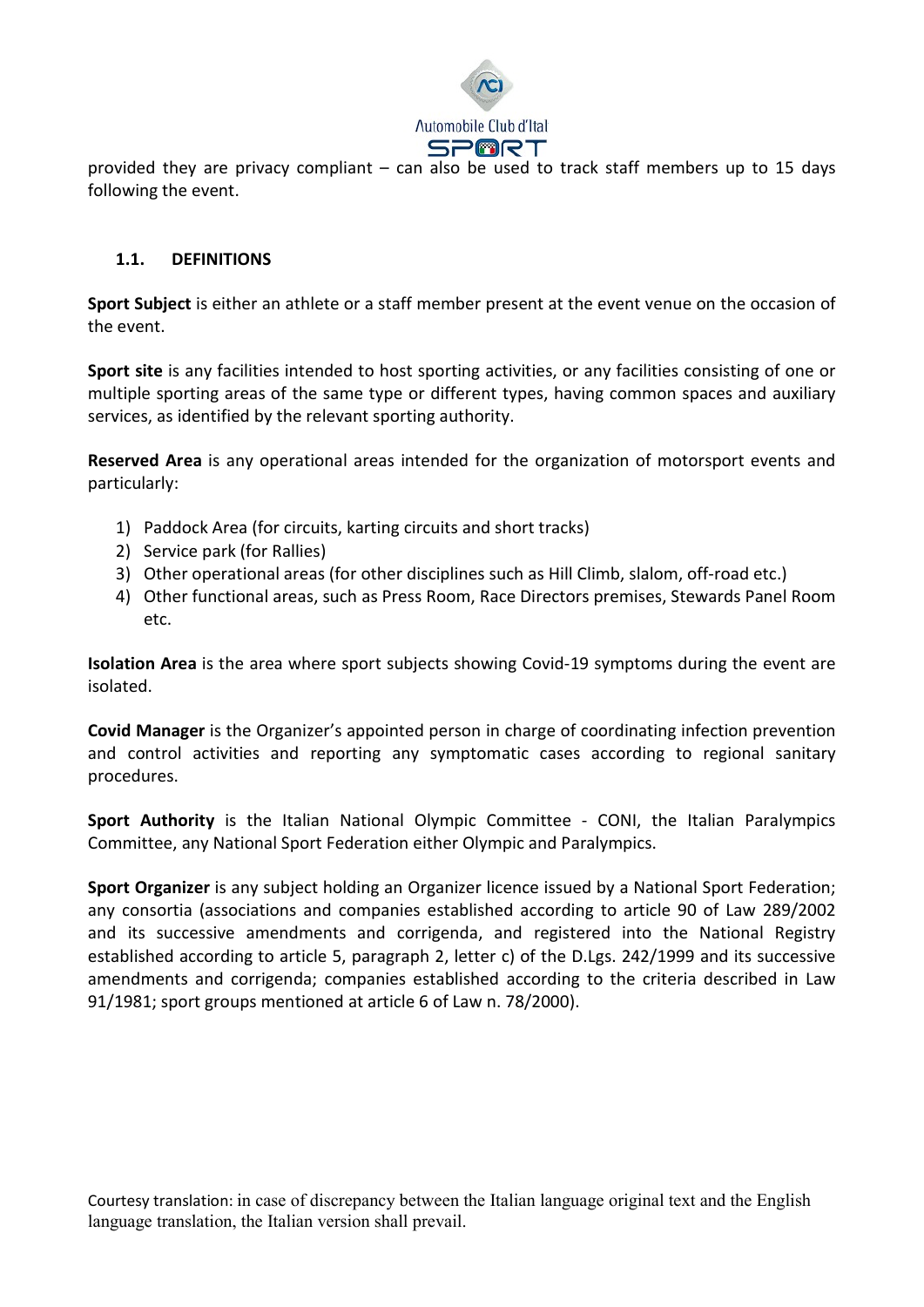Automobile Club d'Ital **SPORT** 

#### 2. SANITARY PROTOCOL FOR RACES ON TRACK AND ON ROAD

As mentioned above, motorsport is an individual sport without physical contact with other participants and takes place in wide outdoor areas such as autodromes or karting circuits and in enclosed areas when competitions are held on ordinary roads ("Reserved Areas").

By way of example, the Monza circuit's paddock area measures about 40,000  $m^2$  and Vallelunga's one about 37,000  $m^2$ . Such extensions allow much wider social distancing than what is required by law.

People sharing these spaces include drivers, car mechanics and engineers from drivers' teams, race officials, Organizer's staff etc. ("the Participants").

Another important element in the fight against Covid-19 is drivers' clothing. Drivers wear flameresistant suits, full-face helmet and a fireproof balaclava underneath it, fireproof gloves (except for co-drivers).

Additionally, in order to ensure social distancing and prevent gatherings, the following measures have been adopted:

- 1) Implementation of measures to manage the activities that are likely to generate gatherings (checkings, set-up, parc fermé, drivers' briefing, prize giving ceremony etc.) by taking advantage of digital resources (some of which have been redesigned, and some others have been partially downsized).
- 2) Federal competitions and events may be open to the public. Compliance with a minimum social distancing of one meter and the use of masks for both audience and staff in case of gatherings is recommended. In accordance with the regulations in force, the Organizer may provide for the mandatory use of masks in particular circumstances and/or places.
- 3) In competitions on roads, the Organizer shall invite participants to respect social distancing and applicable sanitary protocols. Building on the actions above, further measures have been taken to ensure that competitions on track and on road can take place.

#### 3. COVID MANAGER

#### **Vigilance**

The Organizer may appoint a Covid Manager.

The Covid Manager monitors that these guidelines and the relevant safety measures are correctly applied during the event, also seeking cooperation by specific officers.

Any violation shall be reported by the Covid Manager to the Stewards who can apply penalties up to the exclusion from the event.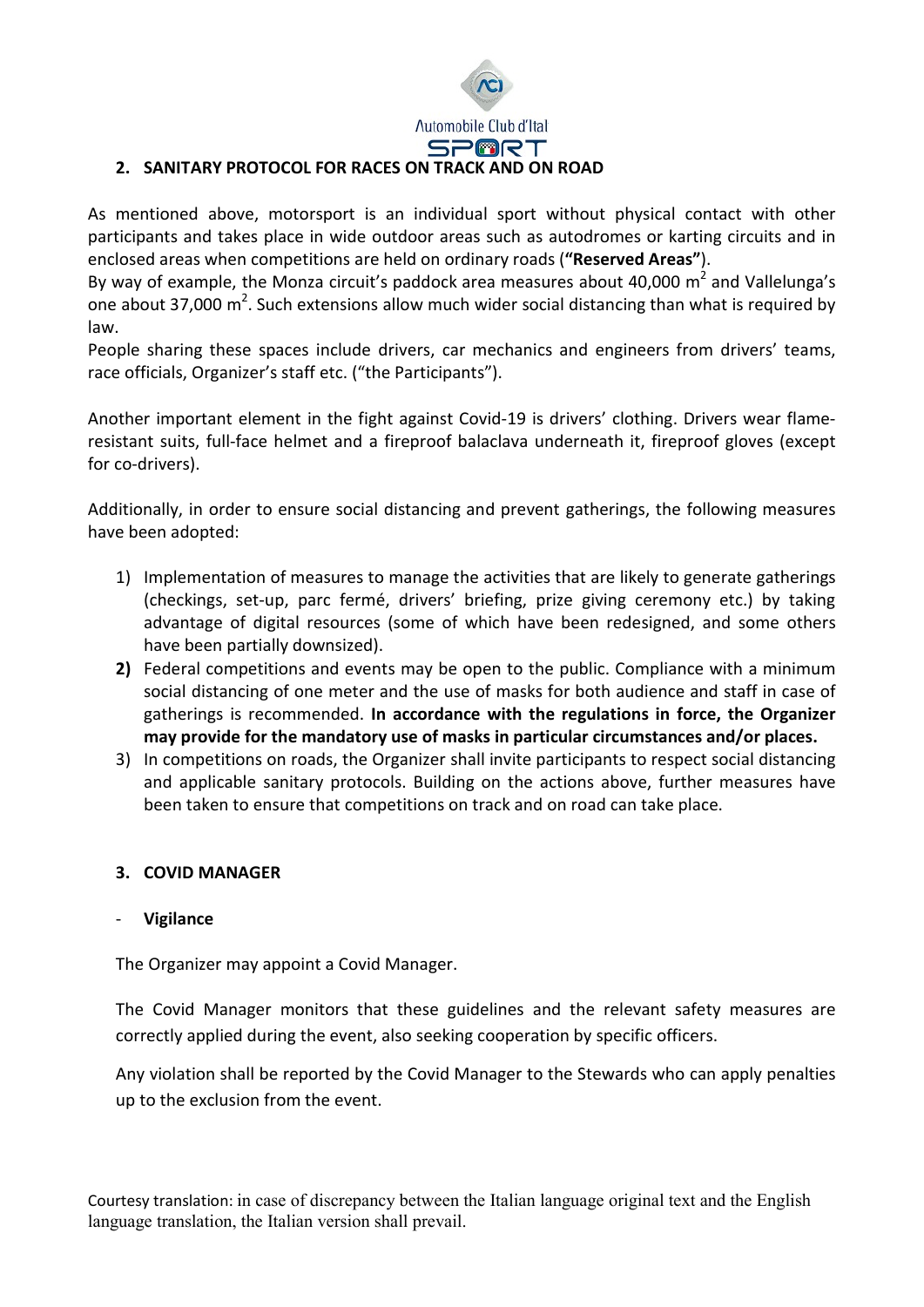

#### - Management of a symptomatic case

In case any Sport Subject during the event develops symptoms such as fever and/or other symptoms of Covid infection, s/he must immediately report it to the Covid Manager and be isolated in the Isolation Area, in rooms previously identified by the Organizer in cooperation with the Chief Medical Officer. Any other persons who has had close contact with the symptomatic person must self-monitor.

The regional sanitary procedure for symptomatic cases shall be started immediately.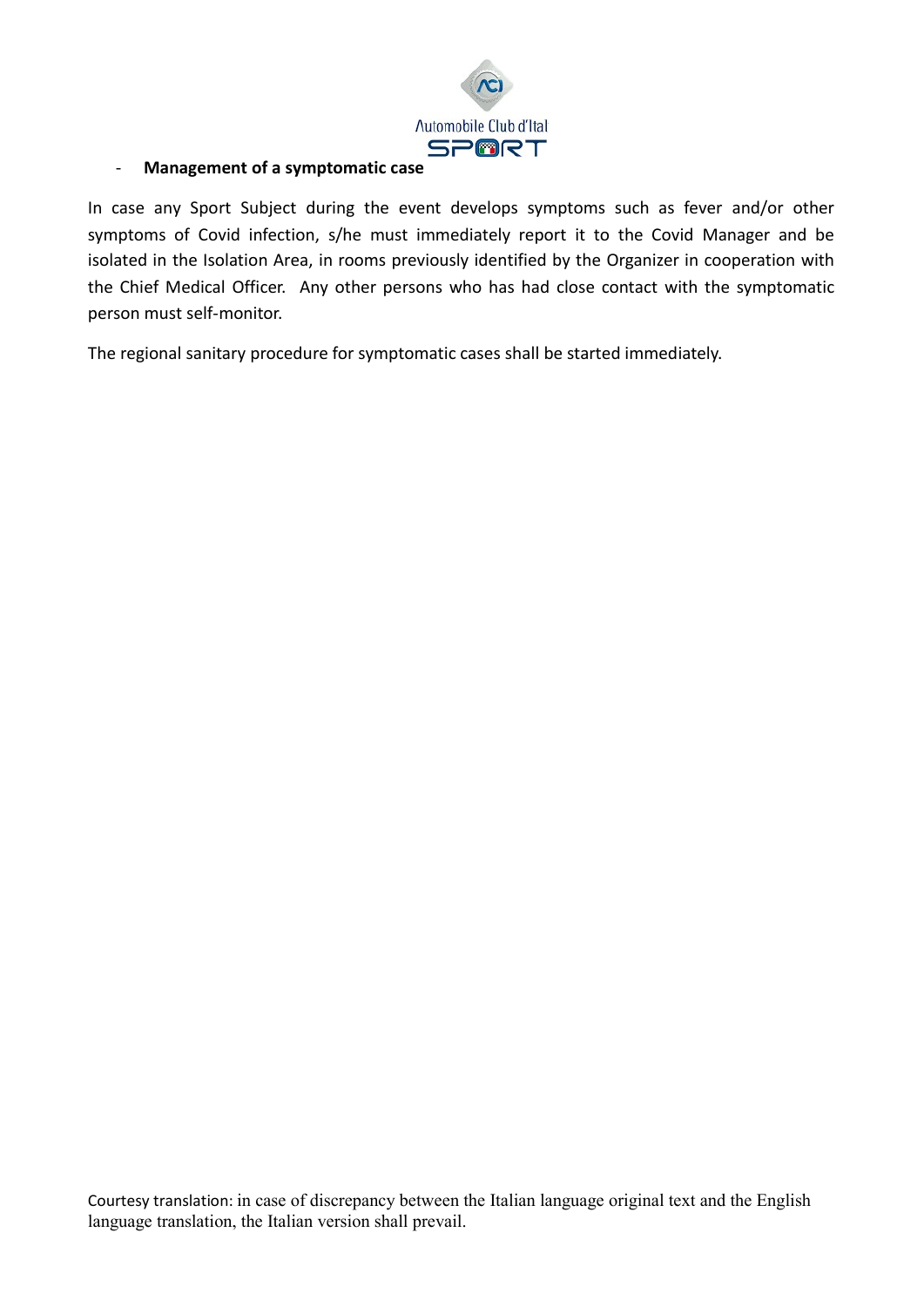

### 4. PROCEDURE FOR ORGANISING MOTORSPORT COMPETITIONS IN LINE WITH APPLICABLE SANITARY PROVISIONS AGAINST COVID-19

This document sets the General Rules applicable to all motor sport disciplines.

Specific Regulations provided for each Motorsport Discipline must take into account these Rules in order to enable the organization of races and competitions in compliance with applicable sanitary regulations.

| <b>Step</b>    | <b>Type</b>                            | <b>Mode</b> | Where/How                                                                                                                                                                                                                                                                                                                                                                                                                                                                                                                                                                                                                                                                                                                                                                                                                                                                                                                                                                                                                                                                                 |
|----------------|----------------------------------------|-------------|-------------------------------------------------------------------------------------------------------------------------------------------------------------------------------------------------------------------------------------------------------------------------------------------------------------------------------------------------------------------------------------------------------------------------------------------------------------------------------------------------------------------------------------------------------------------------------------------------------------------------------------------------------------------------------------------------------------------------------------------------------------------------------------------------------------------------------------------------------------------------------------------------------------------------------------------------------------------------------------------------------------------------------------------------------------------------------------------|
| $\mathbf{1}$   | Competition entry                      | on-line     | Applicants holding an Italian licence can log to their<br>"Members' Area" on the Federazione<br>website<br>www.acisport.it and pre-register to the race. They have<br>to check that information concerning personal details,<br>driving licence, expiry date of the driving licence, ACI<br>membership card and medical certificate are correct<br>(see also at:<br>http://acisport.it/it/acisport/news/comunicati/61329/preiscr<br>izioni-online-alle-gare-automobilistiche).<br>Competitors/Drivers holding a foreign licence have to<br>download the application forms at www.acisport.it or<br>from the Organizer's webiste, duly fill them in and send<br>them via email together with the following documents:<br>- Valid Licence<br>- Medical Certificate<br>- Authorization from their Parent ASN<br>- Identity Document<br>- Driving Licence (not mandatory for closed circuit<br>races)<br>In case the driver is under 18 years of age, also a copy<br>of a certificate stating parental responsibility on the<br>child and copy of the parents' documents must be<br>attached. |
| $\overline{2}$ | Payment of<br><b>Registration fees</b> |             | Payment must be made according to the Organizer's<br>instructions.<br>The registration to the race is not finalized until the<br>payment is made.                                                                                                                                                                                                                                                                                                                                                                                                                                                                                                                                                                                                                                                                                                                                                                                                                                                                                                                                         |
| 3              | Accreditation<br>Centre                |             | The Organizers shall set up an Accreditation Centre and<br>shall give instructions to ensure social distancing is<br>maintained.<br>In the Accreditation Centre the Organizer's staff shall:                                                                                                                                                                                                                                                                                                                                                                                                                                                                                                                                                                                                                                                                                                                                                                                                                                                                                              |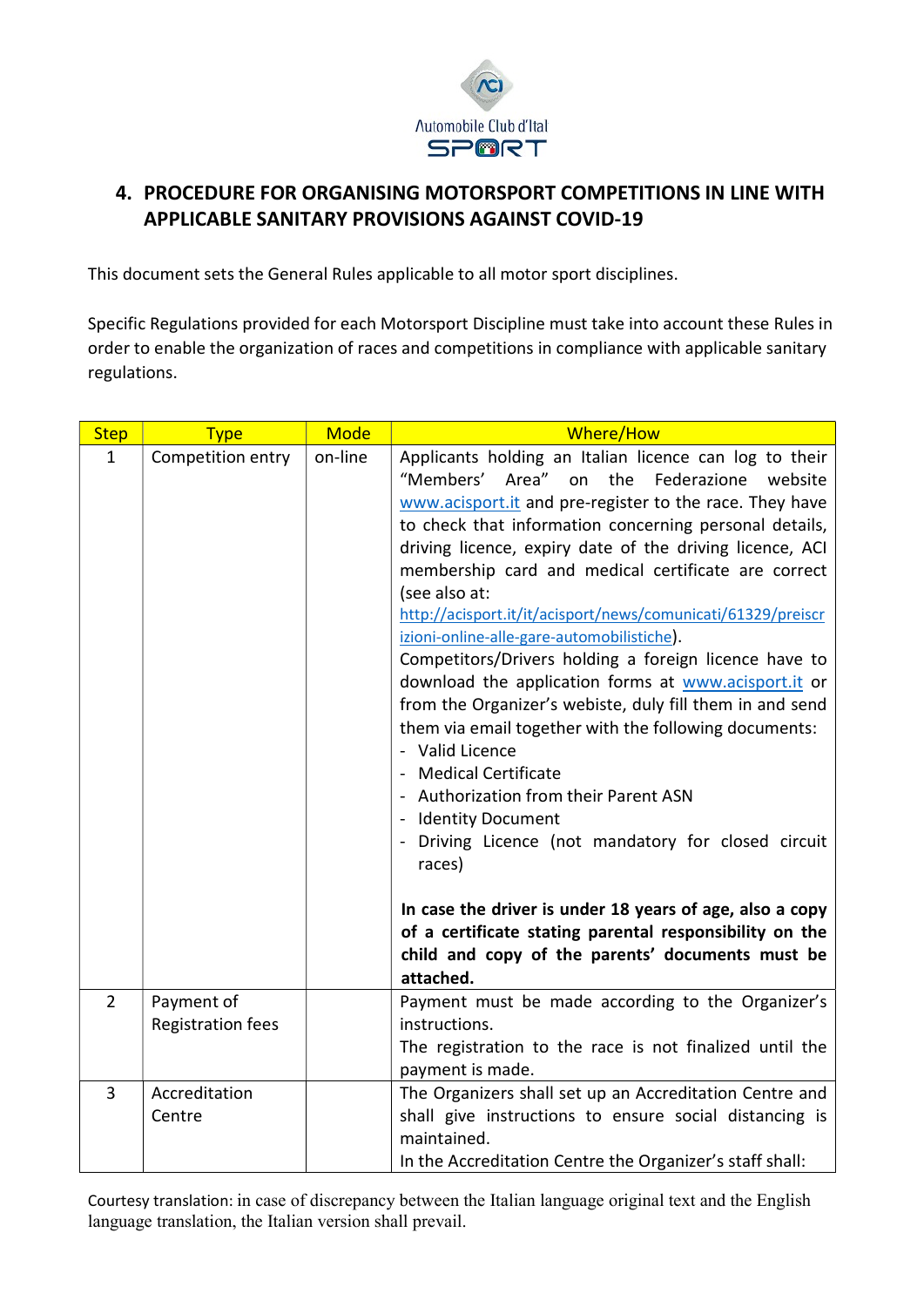

|                |                                                                | > التقام                                                                                                                                                                                                                                                                                                                                                                                                                                                        |
|----------------|----------------------------------------------------------------|-----------------------------------------------------------------------------------------------------------------------------------------------------------------------------------------------------------------------------------------------------------------------------------------------------------------------------------------------------------------------------------------------------------------------------------------------------------------|
|                |                                                                | Recommend the use of facemasks in the event<br>(i)<br>of gatherings;<br>hand over the event passes (if any);<br>(ii)<br>hand over the materials needed for the<br>(iii)<br>competition.                                                                                                                                                                                                                                                                         |
| 4              | <b>Reserved Areas</b>                                          | These operational areas (mentioned above in the point<br>1.1) must be enclosed and marked.<br>Access is permitted only to the authorized staff. Inside<br>these areas, wearing a face mask is recommended.                                                                                                                                                                                                                                                      |
| 5              | <b>PPEs</b>                                                    | Anyone requesting access to the Reserved Areas must<br>be equipped with adequate PPEs in line with sanitary<br>rules for the duration of the whole event and whose use<br>is recommended in case of gatherings.<br>Please note that lack of adequate PPEs will determine<br>denial of access to the Reserved Area.                                                                                                                                              |
| 6              | Set-up of technical<br>assistance facilities                   | The Reserved Area must be run in compliance with<br>applicable sanitary regulations (set-up of facilities so as<br>to allow the required social distancing etc.). All staff<br>must be provided with the required health protective<br>equipment. All technical assistance facilities must be<br>placed at least 1 metre away from each other.                                                                                                                  |
| $\overline{7}$ | Sanitising of Cars<br>and Technical<br><b>Assistance Areas</b> | Each Team shall ensure daily sanitising of their racing<br>cars and technical assistance areas with appropriate<br>chemical detergents.                                                                                                                                                                                                                                                                                                                         |
| 8              | Sanitising of<br>common spaces                                 | The Organizer shall ensure daily cleaning and necessary<br>sanitising of technical areas, facilities, workstations and<br>common areas. In case someone tested positive for<br>Covid-19 has been in any such spaces, cleaning and<br>sanitising will be carried out.                                                                                                                                                                                            |
| 9              | Organizer's<br>information duties                              | The Organizer shall provide information on the updated<br>sanitary regulations applicable throughout the event.<br>Information must include the name of the appointed<br>Covid Manager.<br>Such communication must be distributed to the<br>Accreditation Centre's visitors, be displayed in common<br>spaces at the event venue and be published in the<br><b>Official Notice Board.</b><br>Any offences of the regulations are punishable by the<br>Stewards. |
| 10             | <b>Official Notice</b><br><b>Board</b>                         | The Organizer shall keep a paper Official Notice Board<br>and a digital one. Documents entered in the digital<br>Official Notice Board must be in a downloadable PDF                                                                                                                                                                                                                                                                                            |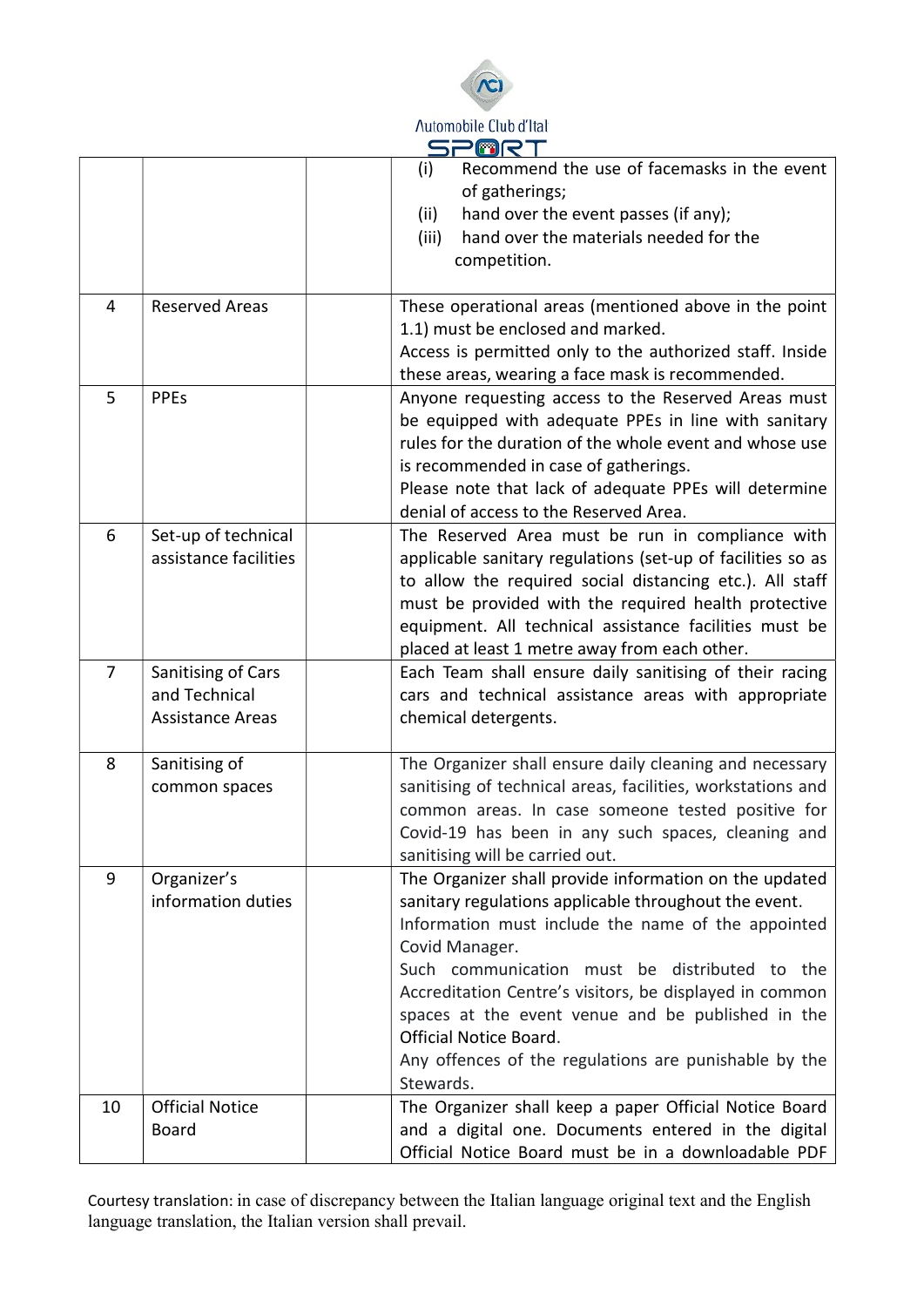

|    |                | - 181                                                       |
|----|----------------|-------------------------------------------------------------|
|    |                | format (e.g. Competition's Supplementary Regulations,       |
|    |                | decisions, ranking etc.).                                   |
|    |                | Proof of documents' chronology is given by the              |
|    |                | registered time of publication.                             |
| 11 | Administrative | Participants holding an Italian Licence:                    |
|    | checking       | Applicants who have enrolled online have checked their      |
|    |                | own documents already but the Organizer can ask for         |
|    |                | any supplement in case something is missing or any          |
|    |                | document's validity has expired (e.g. medical certificate   |
|    |                | $etc.$ ).                                                   |
|    |                | Participants holding a foreign Licence:                     |
|    |                | Administrative checking is carried out by the Secretariat   |
|    |                | of the Race, in compliance with applicable sanitary         |
|    |                | regulations.                                                |
|    |                | The Organizer can ask for any supplement in case            |
|    |                | something is missing or any document's validity has         |
|    |                | expired (e.g. medical certificate etc.).                    |
|    |                | The list of checked participants is published in the        |
|    |                | digital Official Notice Board.                              |
|    |                | Access to the Reserved Area is not permitted to non-        |
|    |                | checked participants.                                       |
| 12 | Scrutineering  | Pre-race scrutineering will be carried out in person.       |
|    |                | During such procedure, Scrutineers must check the           |
|    |                | correspondence of each vehicle's chassis number,            |
|    |                | group and class, with what is reported on their annual      |
|    |                | technical certification. A spot check will also carried out |
|    |                | on their safety equipment.                                  |
|    |                | Procedures must comply with the general anti-Covid          |
|    |                | sanitary regulations.                                       |
|    |                | Any random post-race scrutineering requested by the         |
|    |                | sport regulations shall be carried out in the special set-  |
|    |                | up scrutineering premises, in compliance with the           |
|    |                | applicable sanitary regulations.                            |
|    |                | Opening hours of the scrutineering premises are             |
|    |                | published in the information notice to participants.        |
|    |                | Any supplementary scrutineering (stamping etc.) can be      |
|    |                | ruled by each discipline's regulations and must comply      |
|    |                | with the applicable sanitary regulations.                   |